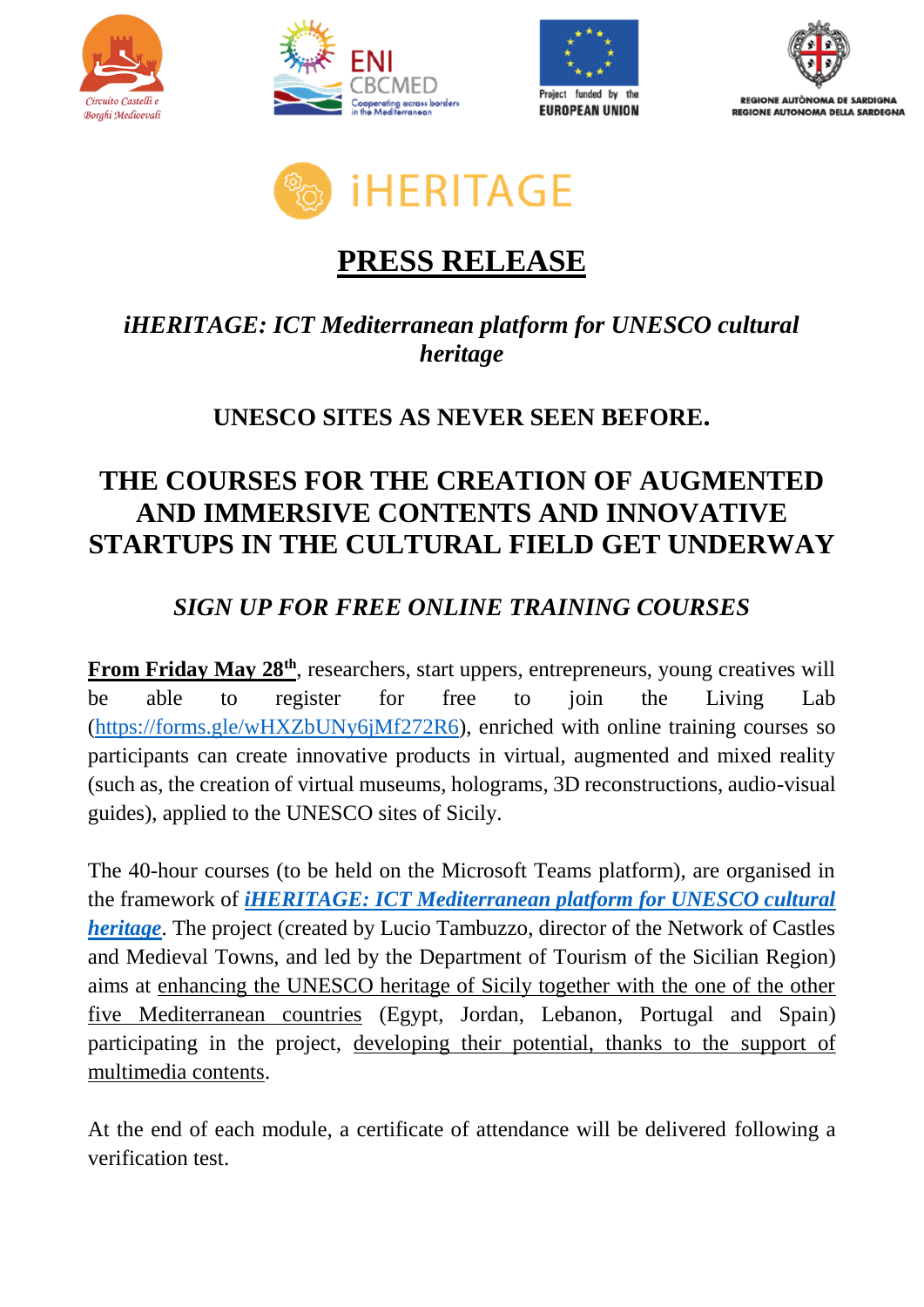









Training courses are delivered through 4 training modules of 40 hours each (20 hours in synchronous mode: live video sessions on Microsoft Teams, and 20 hours in asynchronous mode: insights / slides / videos that will be available anytime):

### 1. **ARCHAEOLOGY, TOURISM AND IMMERSIVE MEDIA**, Dr. Gualtiero Carraro

#### 2. **TECHNOLOGIES AND INNOVATION FOR VIRTUAL ARCHEOLOGY**, Dr. Gualtiero Carraro

| Presentation of iHeritage platform (backend)                                   |
|--------------------------------------------------------------------------------|
| Introduction to iHeritage content preparation – immersive settings             |
| Introduction to iHeritage content preparation – archaeological reconstructions |
| Introduction to iHeritage content preparation – augmented reality              |
| Introduction to iHeritage content preparation $-360^{\circ}$ videos and photos |
| Presentation of iHeritage platform (frontend)                                  |
| iHeritage immersive museums and exhibitions                                    |

#### 3. **TOURISM AND CULTURAL HERITAGE**, Dr. Manuela Trovato

Intangible cultural heritage: registers and examples The UNESCO tangible and intangible heritage in Sicily: enhancement strategies and socio-economic impacts Cataloguing and use of multimedia data, Big data and Open data for the knowledge and enhancement of cultural heritage Innovative elements for the use and enhancement of cultural heritage and the improvement of the tourist experience Accessible and sustainable tourism: virtual experiences and digital solutions The protection of the ecosystem and the natural heritage Strategies and actions for territorial, cultural and tourism marketing Internationalization and development processes for tourism and access to markets

Final workshop: the design of tourist and cultural products